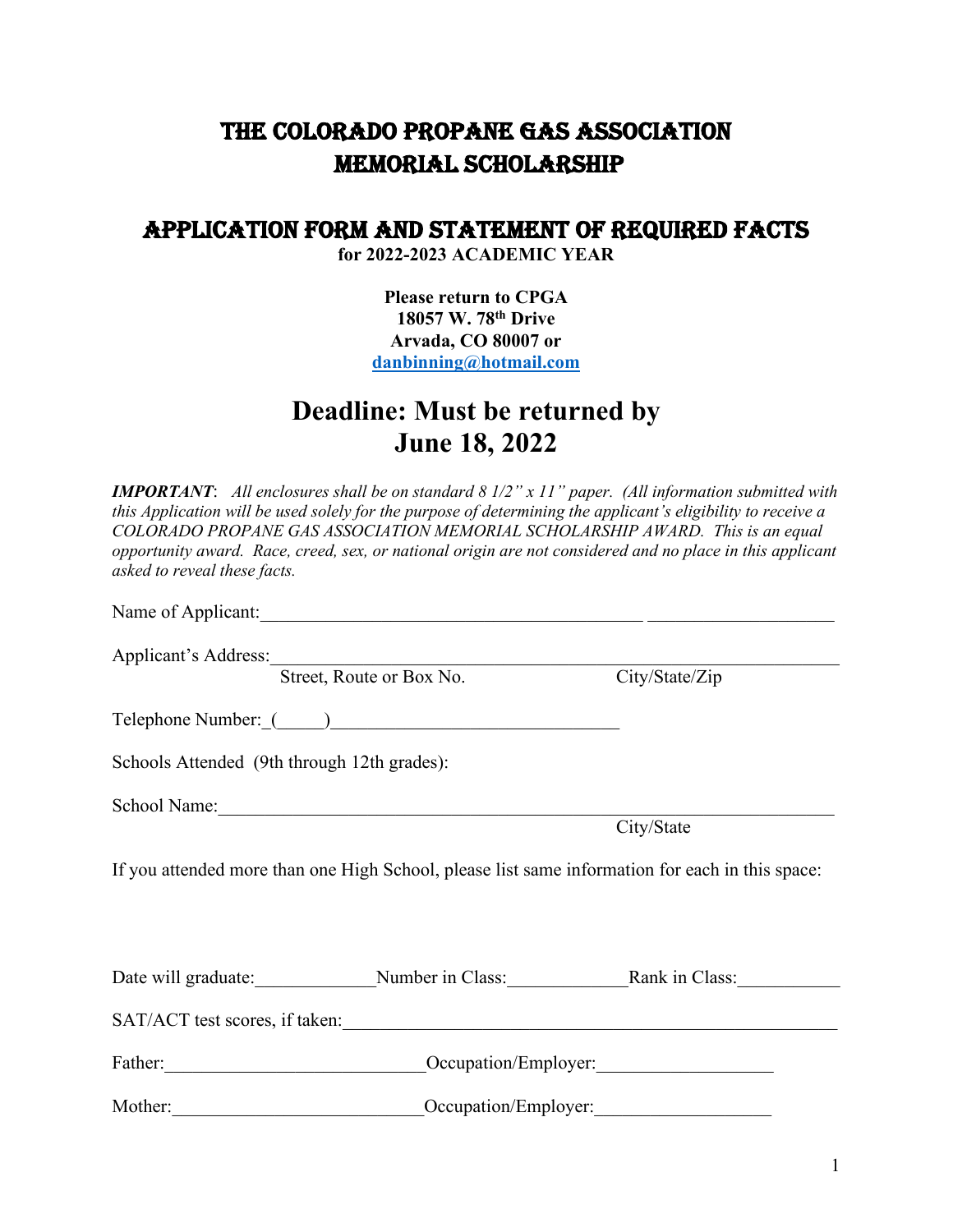*I hereby give my permission to use the information, including Grades and Test Scores, to those parties designated by the COLORADO PROPANE GAS ASSOCIATION SCHOLARSHIP for the purpose of determining my eligibility to receive a Scholarship Award.*

Date Signature of Applicant

## **SCHOLASTIC**

\_\_\_\_\_\_\_\_\_\_\_\_\_\_\_\_\_\_\_\_\_\_\_\_\_\_\_\_\_\_\_\_\_\_\_\_\_\_\_\_\_\_\_\_\_\_\_\_\_\_\_\_\_\_\_\_\_\_\_\_\_\_\_\_\_\_\_\_\_\_\_\_\_\_\_\_\_\_

Honor and Awards (state year and nature of honor or award):

Offices and positions of Leadership (state name of organization, position and year):

Member of Organization (where no office was held) (state name of organization and year, thus: Band 2,3,. State only major activities):\_\_\_\_\_\_\_\_\_\_\_\_\_\_\_\_\_\_\_\_\_\_\_\_\_\_\_\_\_\_\_\_\_\_\_\_\_\_\_\_\_\_\_\_\_\_\_

\_\_\_\_\_\_\_\_\_\_\_\_\_\_\_\_\_\_\_\_\_\_\_\_\_\_\_\_\_\_\_\_\_\_\_\_\_\_\_\_\_\_\_\_\_\_\_\_\_\_\_\_\_\_\_\_\_\_\_\_\_\_\_\_\_\_\_\_\_\_\_\_\_\_\_\_\_\_

**OTHER ACTIVITIES** (School or non-school related)

\_\_\_\_\_\_\_\_\_\_\_\_\_\_\_\_\_\_\_\_\_\_\_\_\_\_\_\_\_\_\_\_\_\_\_\_\_\_\_\_\_\_\_\_\_\_\_\_\_\_\_\_\_\_\_\_\_\_\_\_\_\_\_\_\_\_\_\_\_\_\_\_\_\_\_\_\_\_

Honors and Awards (state year and nature of honor or award):

Offices and positions of Leadership (state name of organization and year, thus: Drama 2,3. State only major activities):\_\_\_\_\_\_\_\_\_\_\_\_\_\_\_\_\_\_\_\_\_\_\_\_\_\_\_\_\_\_\_\_\_\_\_\_\_\_\_\_\_\_\_\_\_\_\_\_\_\_\_\_\_\_\_\_\_\_\_\_

Member of Organization (where no office was held - state name of organization and year, thus: Scouting, 4-H, etc. State only major activities): \_\_\_\_\_\_\_\_\_\_\_\_\_\_\_\_\_\_\_\_\_\_\_\_\_\_\_\_\_\_

\_\_\_\_\_\_\_\_\_\_\_\_\_\_\_\_\_\_\_\_\_\_\_\_\_\_\_\_\_\_\_\_\_\_\_\_\_\_\_\_\_\_\_\_\_\_\_\_\_\_\_\_\_\_\_\_\_\_\_\_\_\_\_\_\_\_\_\_\_\_\_\_\_\_\_\_\_\_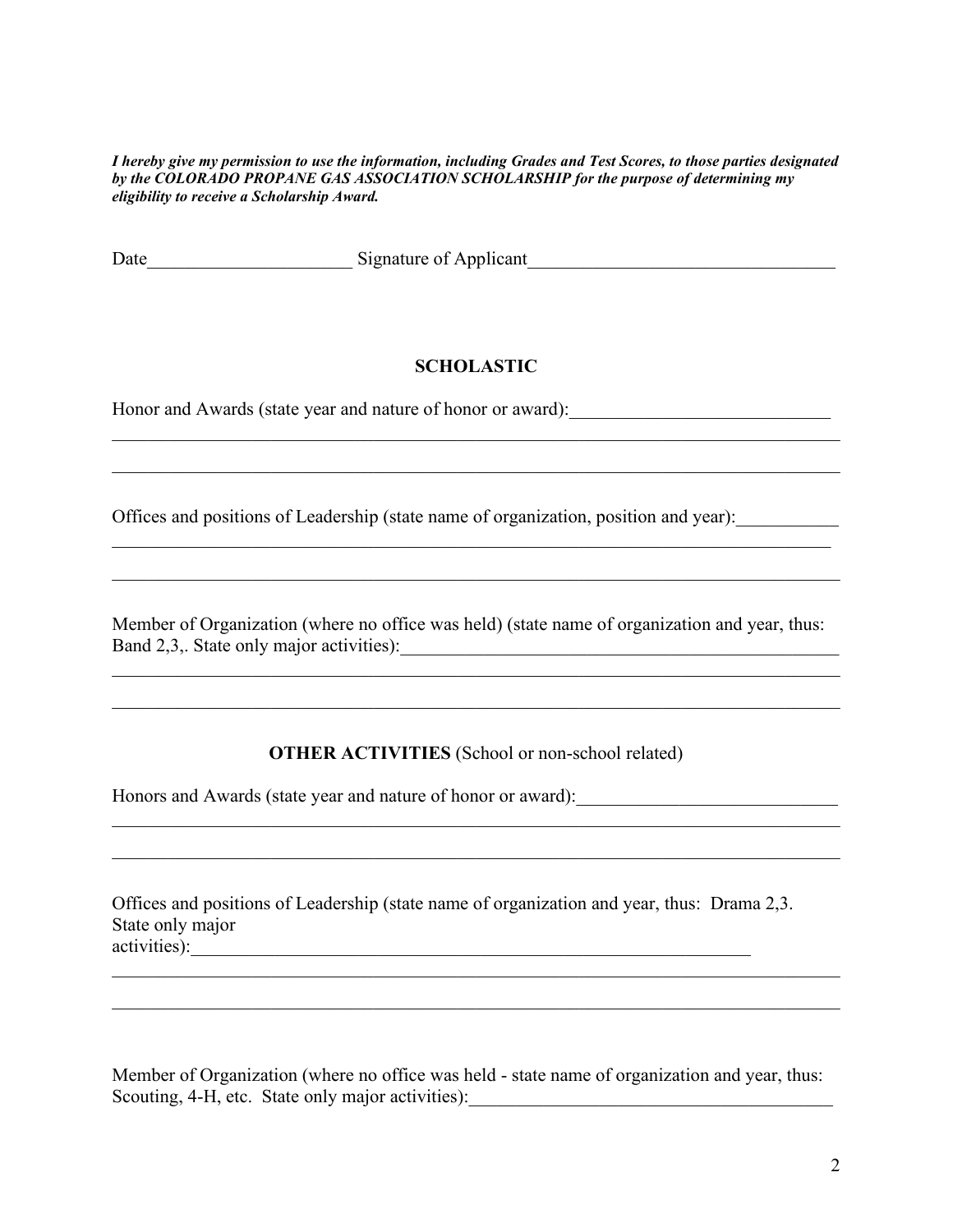| State your plans for enrollment in a regionally accredited American College, University, or |
|---------------------------------------------------------------------------------------------|
| Technical School:                                                                           |

Have you been granted scholarship aid? If yes, give details:

Any additional data to show financial need and general worthiness. Be specific in this:

College, University OR Technical school of my choice:

Anticipated cost per semester at this institution:

 $\bullet$